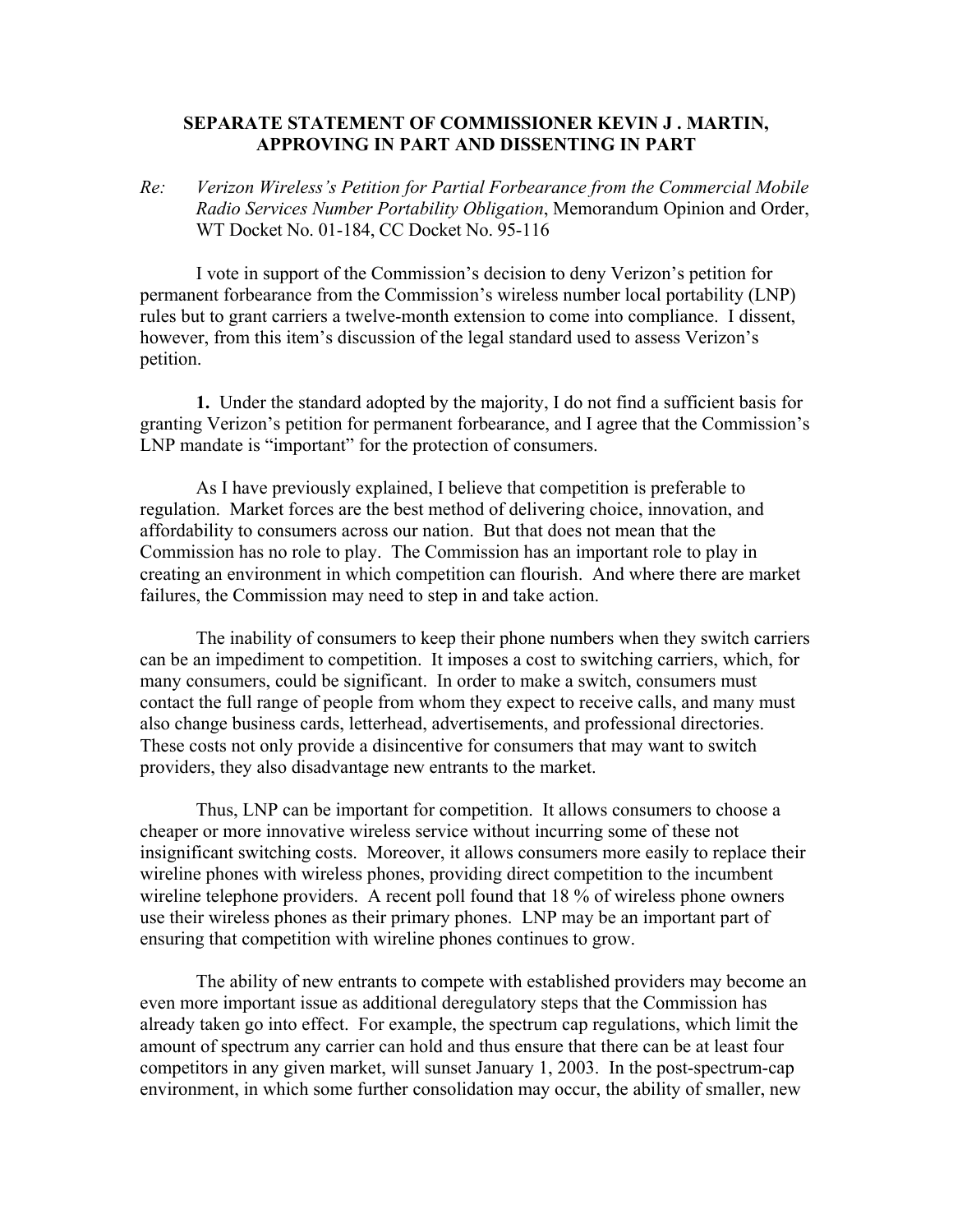entrants to compete with even larger wireless carriers may be critical to maintaining a vibrant competitive wireless market and thereby ensure that consumers continue to receive the most innovative and affordable services.

For all of these reasons, I support the Commission's conclusion that our LNP rules are consistent with the protection of consumers and thus not to forbear permanently from applying them. I also support the Commission's decision to delay implementing those rules for a period of one year. Several public safety groups – the National Emergency Number Association (NENA), the Association of Public-Safety Communications Officials-International, Inc. (APCO), and the National Association of State Nine One One Administrators (NASNA) – have sought a sixth-month delay to ensure our E911 rules are implemented effectively in conjunction with LNP. As I have stated before, implementation of E911 must be a fundamental priority, and I agree that a short delay of LNP requirements is appropriate to ensure this implementation is not jeopardized. I also find merit in certain carriers' claims that implementing LNP at the same time that they implement pooling will create hardship, due to the need to ensure the technical workability of each functionality. While I know that some carriers would have liked an even longer delay, I believe we have struck a fair balance between the carriers' needs and those of consumers.

**2.** Although I support the Commission's conclusion under the forbearance standard adopted by the majority, I would have preferred to change this standard. Section 10 of the Communications Act (47 U.S.C. § 160) states in relevant part: "Any [forbearance] petition shall be deemed granted if the Commission does not deny the petition for failure to meet the requirements for forbearance under subsection (a) of this section within one year after the Commission receives it." 47 U.S.C. § 160(c). Subsection (a) in turn states:

[T]he Commission shall forbear from applying any regulation or any provision of this chapter to a telecommunications carrier or telecommunications service, or class of telecommunications carriers or telecommunications services, in any or some of its or their geographic markets, if the Commission determines that –

(1) enforcement of such regulation or provision is not necessary to ensure that the charges, practices, classifications, or regulations by, for, or in connection with that telecommunications carrier or telecommunications service are just and reasonable and are not unjustly or unreasonably discriminatory;

(2) enforcement of such regulation or provision is not necessary for the protection of consumers; and

(3) forbearance from applying such provision or regulation is consistent with the public interest.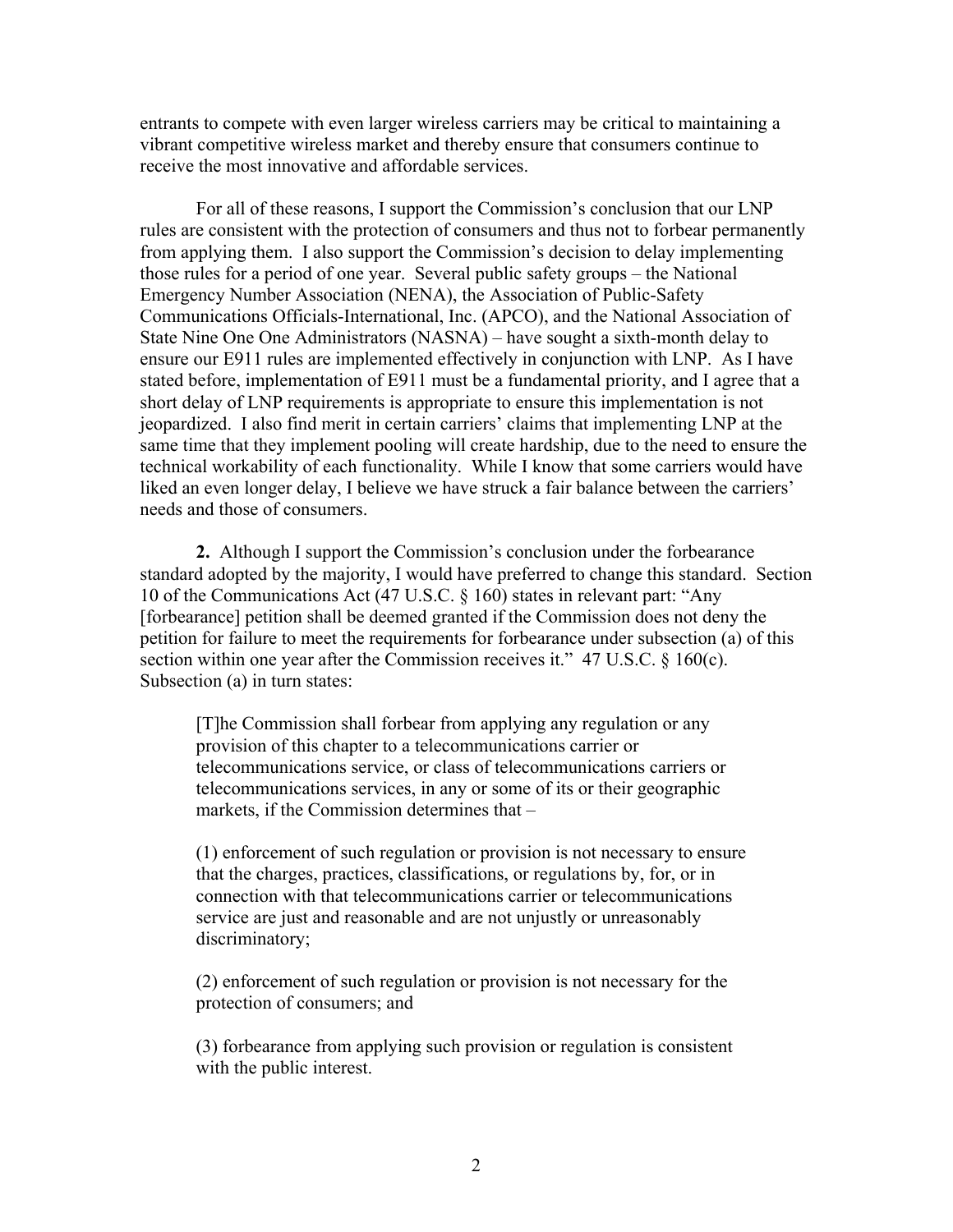## 47 U.S.C. § 160(a).

I believe that the present item fails to give sufficient content to this language, in particular its use of the term "necessary." Section 10 requires, among other things, that forbearance be granted if enforcement of the challenged regulation is not "necessary" to ensure that charges, practices, etc., are just and reasonable, and enforcement of the regulation is not "necessary" for the protection of consumers. 47 U.S.C. § 160(a). In this item, the Commission does not offer a definition of "necessary," although it suggests that the term means something like "consistent with" or "important." For example, the item's analysis rests on the conclusion that "permanent forbearance from the LNP requirements for CMRS carriers is not *consistent with* the protection of consumers" and finds that "we continue to view wireless LNP as providing *important* benefits to consumers." Order ¶¶ 16, 18 (emphasis added). I find this ambiguity particularly troubling, because, in another context, the Commission has recently argued explicitly that the term "necessary" means "useful" or "appropriate." *See* FCC's Petition for Rehearing or Rehearing *En Banc*, *Fox Television Stations, Inc. v. FCC*, Nos. 00-1222, *et al.*, 2002 WL 1343461, at 5 (D.C. Cir. Jun 21, 2002) ("Terms such as 'necessary' and 'required' must be read in their statutory context and, so read, can reasonably be interpreted as meaning 'useful' or 'appropriate' rather than 'indispensable' or 'essential.'"). As I have explained elsewhere, I believe the term "necessary" should mean something more than merely "useful" or "appropriate." *See* Separate statement of Commissioner Kevin J. Martin, *Implementation of the Cable Television Consumer Protection and Competition Act of 1992; Development of Competition and Diversity in Video Programming Distribution: Section 628(c)(5) of the Communications Act; Sunset of Exclusive Contract Prohibition*, Report and Order, CS Docket No. 01-290 (adopted June 13, 2002). Rather, I believe the term should be read in accordance with its plain meaning, to mean something closer to "essential." In any event, I believe that it should mean something more than merely "useful," "appropriate," "consistent with," or "important."

I am also troubled by the fact that this item does not state that the burden, in judging a forbearance petition, is on the Commission. The language of section 10 places affirmative obligations on the Commission. Subsection (c) requires that a forbearance petition is automatically granted (the "petition shall be deemed granted") absent an action of the Commission to deny the petition. Subsection (a) then directs the Commission to "determine" specific factors and then mandates forbearance ("the Commission shall forbear") if those factors are met. This language makes grant of a forbearance petition the default outcome, placing the burden of justifying a denial of a forbearance petition on the Commission. In other words, the statute requires the Commission, when faced with a petition to forbear from applying a particular regulation, to grant the petition unless it can justify continued application of the regulation.

Despite this statutory language, the Commission has, in the past, placed the burden on forbearance petitioners to demonstrate that a regulation is no longer necessary. *See*, *e.g.*, *Personal Communications Industry Association's Broadband Personal Communications Services Alliance's Petition for Forbearance for Broadband Personal Communications Services*, 13 FCC Rcd 16857, ¶ 25 (1998) ("[T]he record does not show